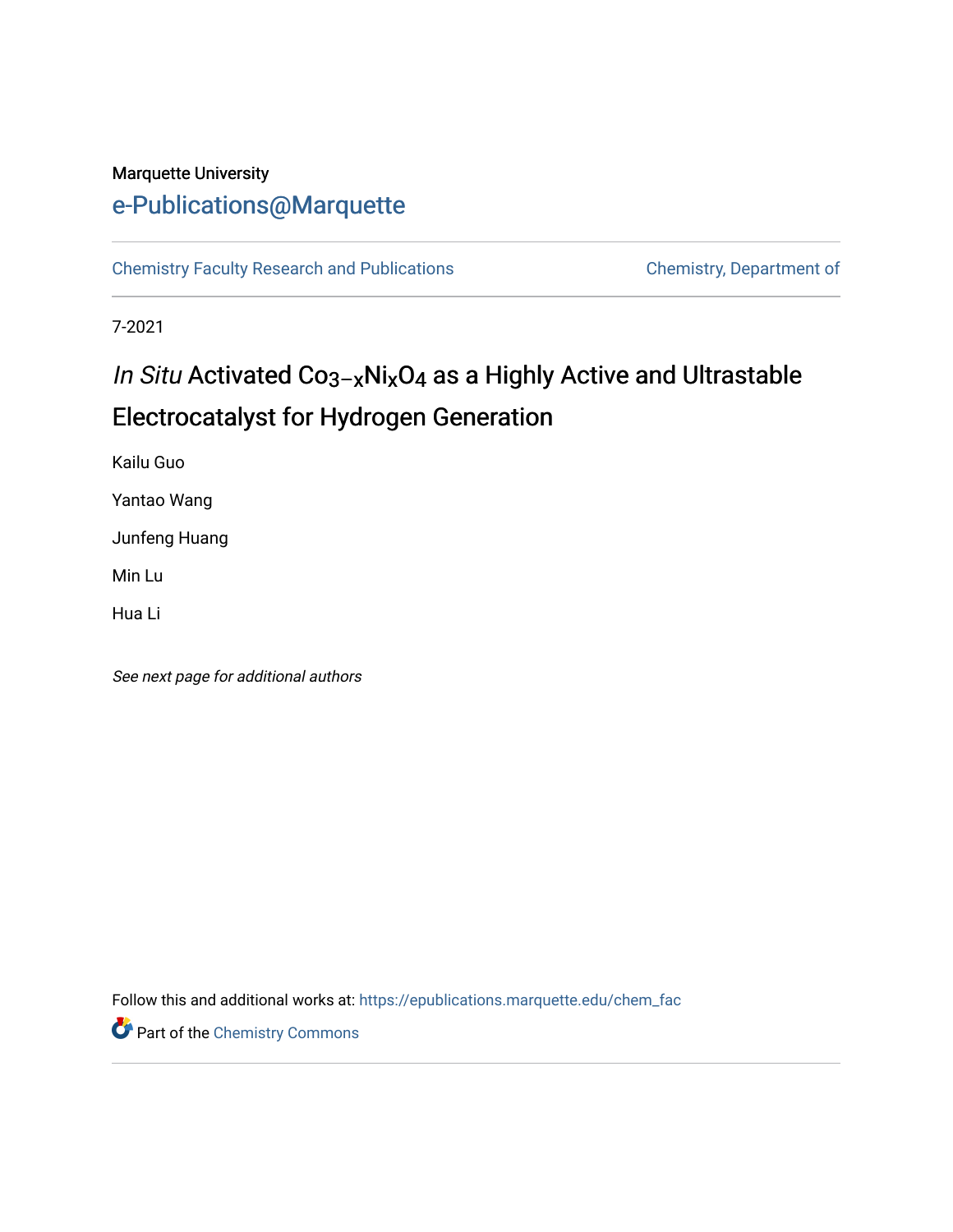#### Authors

Kailu Guo, Yantao Wang, Junfeng Huang, Min Lu, Hua Li, Yong Peng, Pinxian Xi, Haoli Zhang, Jier Huang, Siyu Lu, and Cailing Xu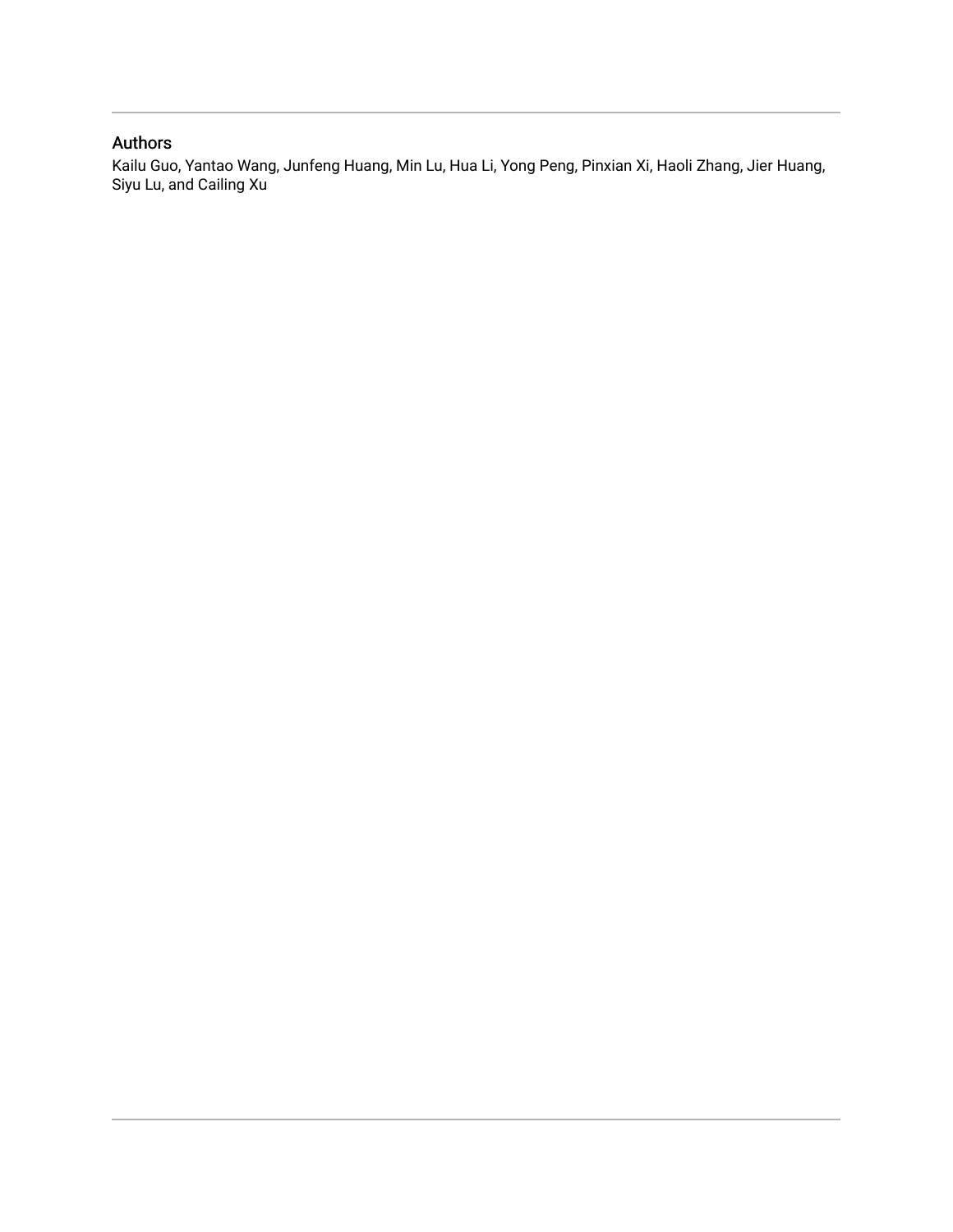**Marquette University**

# **e-Publications@Marquette**

# *Chemistry Faculty Research and Publications/College of Arts and Sciences*

*This paper is NOT THE PUBLISHED VERSION***.**  Access the published version via the link in the citation below.

*ACS Catalysis*, Vol. 11, No. 13 (July 2, 2021): 8174-8182. [DOI.](https://doi.org/10.1021/acscatal.1c01607) This article is © American Chemical Society and permission has been granted for this version to appear in [e-Publications@Marquette.](http://epublications.marquette.edu/) American Chemical Society does not grant permission for this article to be further copied/distributed or hosted elsewhere without the express permission from American Chemical Society.

# *In Situ* Activated Co3–*x*Ni*x*O4 as a Highly Active and Ultrastable Electrocatalyst for Hydrogen Generation

#### Kailu Guo

State Key Laboratory of Applied Organic Chemistry, Laboratory of Special Function Materials and Structure Design of the Ministry of Education, College of Chemistry and Chemical Engineering, Lanzhou University, Lanzhou 730000, People's Republic of China

#### Yantao Wang

State Key Laboratory of Applied Organic Chemistry, Laboratory of Special Function Materials and Structure Design of the Ministry of Education, College of Chemistry and Chemical Engineering, Lanzho University, Lanzhou 730000, People's Republic of China

#### Junfeng Huang,

State Key Laboratory of Applied Organic Chemistry, Laboratory of Special Function Materials and Structure Design of the Ministry of Education, College of Chemistry and Chemical Engineering, Lanzho University, Lanzhou 730000, People's Republic of China

Min Lu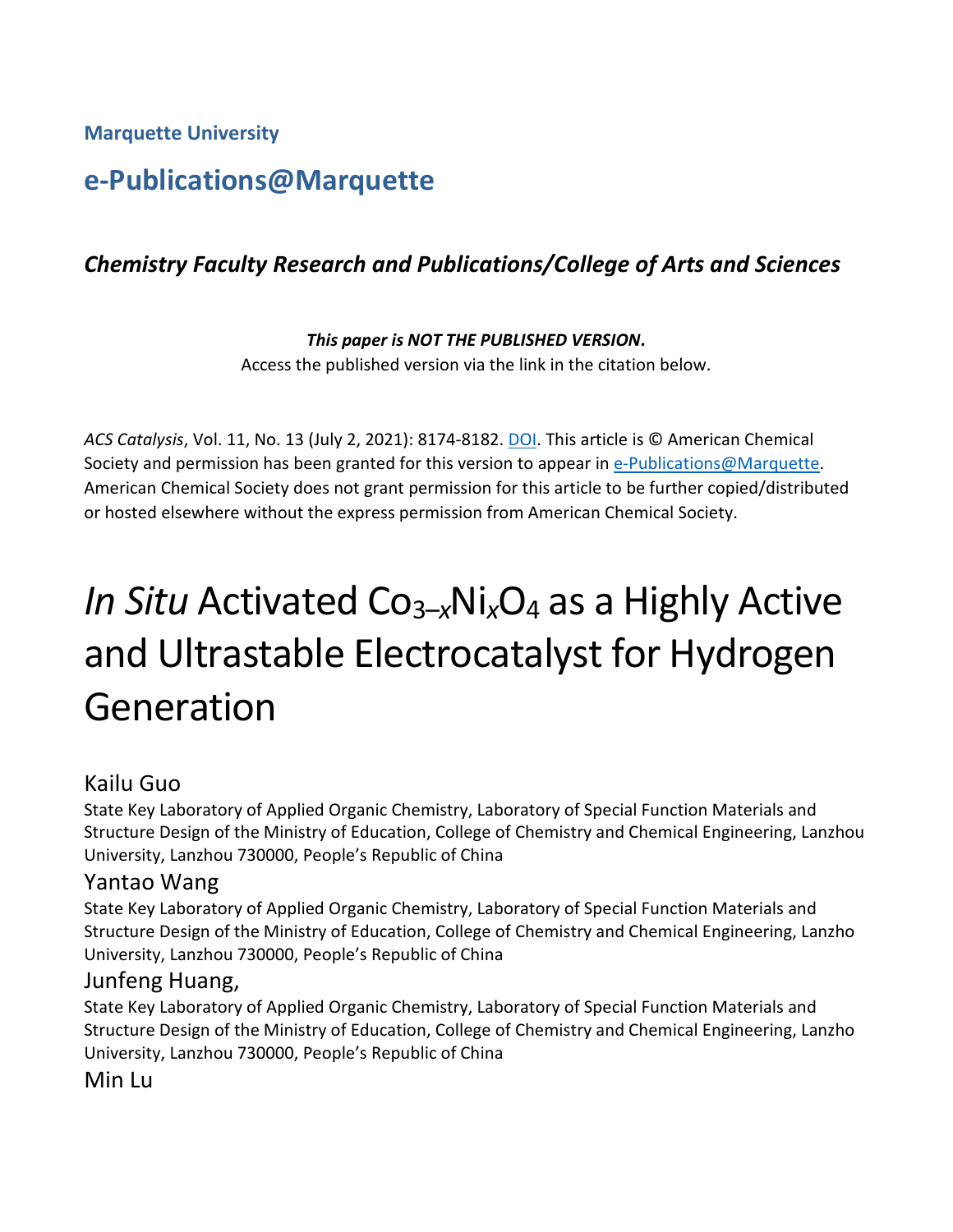State Key Laboratory of Applied Organic Chemistry, Laboratory of Special Function Materials and Structure Design of the Ministry of Education, College of Chemistry and Chemical Engineering, Lanzho University, Lanzhou 730000, People's Republic of China

#### Hua Li

Key Laboratory of Magnetism and Magnetic Materials of Ministry of Education, School of Physical Science and Technology, Lanzhou University, Lanzhou 730000, People's Republic of China

# Yong Peng,

Key Laboratory of Magnetism and Magnetic Materials of Ministry of Education, School of Physical Science and Technology, Lanzhou University, Lanzhou 730000, People's Republic of China

#### Pinxian Xi

State Key Laboratory of Applied Organic Chemistry, Laboratory of Special Function Materials and Structure Design of the Ministry of Education, College of Chemistry and Chemical Engineering, Lanzho University, Lanzhou 730000, People's Republic of China

# Haoli Zhang

State Key Laboratory of Applied Organic Chemistry, Laboratory of Special Function Materials and Structure Design of the Ministry of Education, College of Chemistry and Chemical Engineering, Lanzho University, Lanzhou 730000, People's Republic of China

#### Jier Huang

Department of Chemistry, Marquette University, Milwaukee Wisconsin

#### Siyu Lu

Green Catalysis Center and College of Chemistry, Zhengzhou University, Zhengzhou 450000, People's Republic of China

# Cailing Xu\*

State Key Laboratory of Applied Organic Chemistry, Laboratory of Special Function Materials and Structure Design of the Ministry of Education, College of Chemistry and Chemical Engineering, Lanzhou University, Lanzhou 730000, People's Republic of China



The spinel  $Co<sub>3</sub>O<sub>4</sub>$  has emerged as a promising alternative to noble-metal-based electrocatalysts for electrochemical water electrolysis in alkaline medium. However, pure Co<sub>3</sub>O<sub>4</sub>, despite having high activity in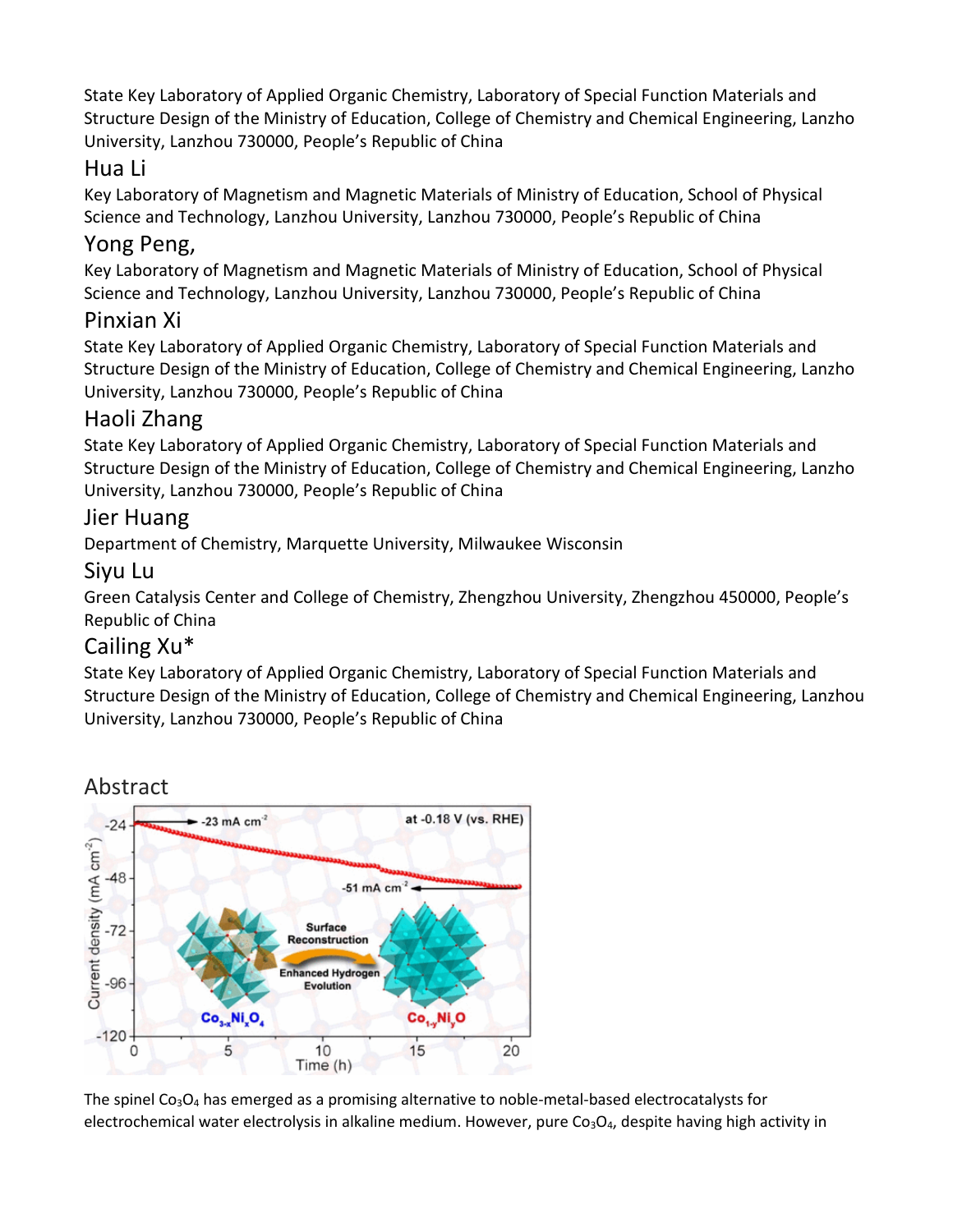anodic water oxidation, remains inactive toward the hydrogen evolution reaction (HER). Here, a Ni-doped Co3O4(Co3–*x*Ni*x*O4) prepared by a simple method exhibits favorable HER activity and stability (>300 h, whether in 1 M KOH or the realistic 30 wt % KOH solution) after *in situ* electrochemical activation, outperforming almost all of the oxide-based electrocatalysts. More importantly, using the combination of *in situ* Raman spectroscopy and multiple high-resolution electron microscopy techniques, it is identified that the surface of Co<sub>3-x</sub>Ni<sub>x</sub>O<sub>4</sub> crystals is reduced into intertwined Co<sub>v</sub>Ni<sub>1-v</sub>O nanoparticles with highly exposed {110} reactive planes. Density functional theory calculations further prove that the Ni-doped CoO component in Co<sub>y</sub>Ni<sub>1-y</sub>O plays a major role during the alkaline HER, because the introduction of Ni atoms into Co–O octahedra can optimize the electrical conductivity and tailor the adsorption/desorption free energies of  $H_{ad}$  and  $OH_{ad}$  intermediates.

#### KEYWORDS:

Electrocatalyst, electrochemical activation, Co<sub>y</sub>Ni<sub>1−y</sub>O, Co<sub>3−x</sub>Ni<sub>x</sub>O<sub>4</sub>, hydrogen evolution reaction

#### Introduction

Electrochemical water electrolysis to produce hydrogen  $(H<sub>2</sub>)$  represents one of the best solutions to address the increasing energy crisis and greenhouse effect caused by fossil fuels. (1) To increase the reaction rate and reduce the overpotential of the hydrogen evolution reaction (HER), an electrocatalyst that meets both the technical and economical requirements is required. (2) Among the various catalytic systems that have been reported to date, Pt-based materials are state of the art electrocatalysts for electrocatalytic HER. (3,4) However, the large-scale application of Pt-based catalysts is severely hindered by low element abundance and high cost of Pt. (5,6)

In response to this challenge, great efforts have been devoted to developing catalysts based on earth-abundant metals. (7−14) Among the various catalysts that have been employed, the spinel Co<sub>3</sub>O<sub>4</sub> has attracted increasing interest as a water electrolysis catalyst because of its low price, nontoxicity, variable chemical states, and good resistance to alkaline corrosion. (15,16) However, it has been found that pure  $Co<sub>3</sub>O<sub>4</sub>$ , although it displays high activity in anodic water oxidation, (17,18) is inactive toward the HER, which can be attributed to the poor electrical conductivity, inappropriate hydrogen adsorption ability, and limited catalytically active sites. To address these problems, strategies such as doping, oxygen-vacancy engineering, morphology engineering, and heterostructure engineering have been used to optimize the activity of Co<sub>3</sub>O<sub>4</sub> for the HER. (17−22) While these efforts have made some progress in improving the catalytic activity, there are still many challenges in employing  $Co<sub>3</sub>O<sub>4</sub>$ -based electrocatalysts for practical H<sub>2</sub> production, among which the poor long-term operational stability is often ignored and needs to be improved. Most of the recently developed HER electrocatalysts can only remain stable for several tens of hours at small current densities, and very few can last for several hundreds of hours. The deactivation can be caused by various adverse microstructural evolutions and the shedding of active species from the current collector during the HER, especially at large current densities. (23,24) In addition, endeavors toward uncovering the catalytically active species responsible for the HER activity have been limited. This is because these prior studies assumed that the original structure of  $Co<sub>3</sub>O<sub>4</sub>$  is the catalytically active species for the HER, while most catalysts indeed undergo a structural self-reconstruction or phase transition process in the reductive environment. (25,26) For instance, a Ni-thiolate coordination polymer could be reduced *in situ* into Ni metal during the HER in alkaline solution, which acted as the real active site for hydrogen generation. (27) Similarly, during electrochemical HER testing, core@shell iron@iron oxysulfide nanoparticles as the catalytically active phase are generated *in situ* on FeS nanosheets. (28) Therefore, developing highly active and ultrastable Co<sub>3</sub>O<sub>4</sub>-based electrocatalysts and unraveling the actual active species during the HER still remain a significant challenge.

In this work, we report a Ni-doped spinel Co<sub>3</sub>O<sub>4</sub> (denoted Co<sub>3–x</sub>Ni<sub>x</sub>O<sub>4</sub>) crystal deposited on Ni foam (NF) as a highly efficient and robust HER electrocatalyst with an overpotential of 57 mV at −10 mA cm<sup>-2</sup> and >300 h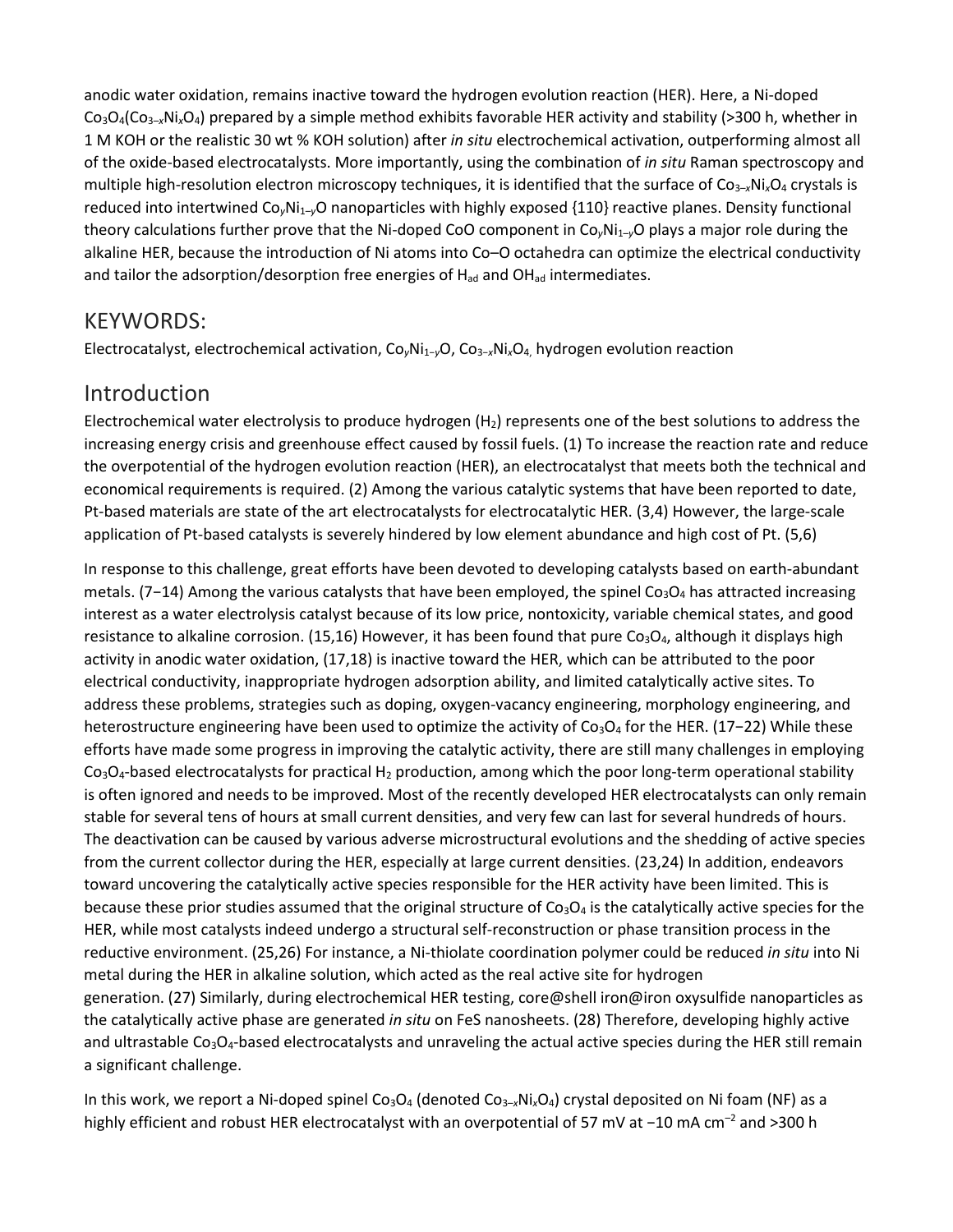durability under alkaline conditions, which surpass almost all of the reported oxide-based electrocatalysts. Employing the techniques of high-resolution electron microscopy and *in situ* Raman spectroscopy, we show that the surface of  $Co_{3-x}Ni_xO_4$  crystals is entirely reduced into intertwined  $Co_vNi_{1-y}O$  nanoparticles exposing reactive {110} facets after an electrochemical activation. Density functional theory (DFT) calculations further demonstrate that the Ni-doped CoO component in Co*y*Ni1–*y*O can acquire good electrical conductivity and appropriate adsorption/desorption free energies of  $H_{ad}$  and OH $_{ad}$  intermediates, thus serving as the key active species for the alkaline HER. This work not only demonstrates the capability to significantly improve the HER performance of spinel Co<sub>3</sub>O<sub>4</sub> but also provides direct evidence of the catalytically active sites for the HER process.

# Results and Discussion

The Co3–*x*Ni*x*O4 crystals were fabricated on NF by a facile one-step hydrothermal method, where NF is used as both the Ni source and substrate (Figure 1a). A plausible formation mechanism of the Co3−*<sup>x</sup>*Ni*x*O4 crystals is proposed as shown in the Supporting Information. From the X-ray diffraction (XRD) pattern of the obtained sample, seven well-defined diffraction peaks are observed at 19.5, 31.6, 37.2, 38.7, 55.8, 59.6 and 65.2°, except for three typical peaks of the Ni substrate, which can be well indexed to the (111), (220), (311), (222), (422), (511), and (440) planes of the spinel Co<sub>3</sub>O<sub>4</sub> (JCPDS 42-1467), respectively (Figure 1b). A scanning electron microscopy (SEM) image shows that the NF skeleton is fully covered by the polyhedral crystals, forming a threedimensional hierarchical porous structure (Figure 1c). Time-dependent experiments were further carried out to understand the morphology evolution of the Co<sub>3-x</sub>Ni<sub>x</sub>O<sub>4</sub> polyhedron, as illustrated in Figure S1. A transmission electron microscopy (TEM) image of Co3–*x*Ni*x*O4 crystals shows polyhedral particles with a diameter of several micrometers and smooth surface (Figure S2a). The lattice fringes with spacings of 2.43 and 2.03 Å correspond to the (311) and (400) crystallographic planes of  $Co<sub>3</sub>O<sub>4</sub>$ , respectively (Figure S2b). An energy dispersive X-ray spectroscopy (EDS) analysis reveals that the Ni:Co:O ratio of the product is 10.01:39.62:50.37 (Figure S2c). Moreover, the corresponding EDS elemental mapping images indicate the homogeneous distribution of Ni, Co, and O elements in the polyhedral particles (Figure 1d–g).



Figure 1. (a) Schematic illustration for the synthesis and *in situ* activation of  $Co_{3-x}Ni<sub>x</sub>O<sub>4</sub>/NF$ . (b) XRD patterns of Co3–*x*Ni*x*O4/NF and EA-Co3–*x*Ni*x*O4/NF. (c) SEM image of Co3–*x*Ni*x*O4/NF. (d–g) EDS elemental mapping images of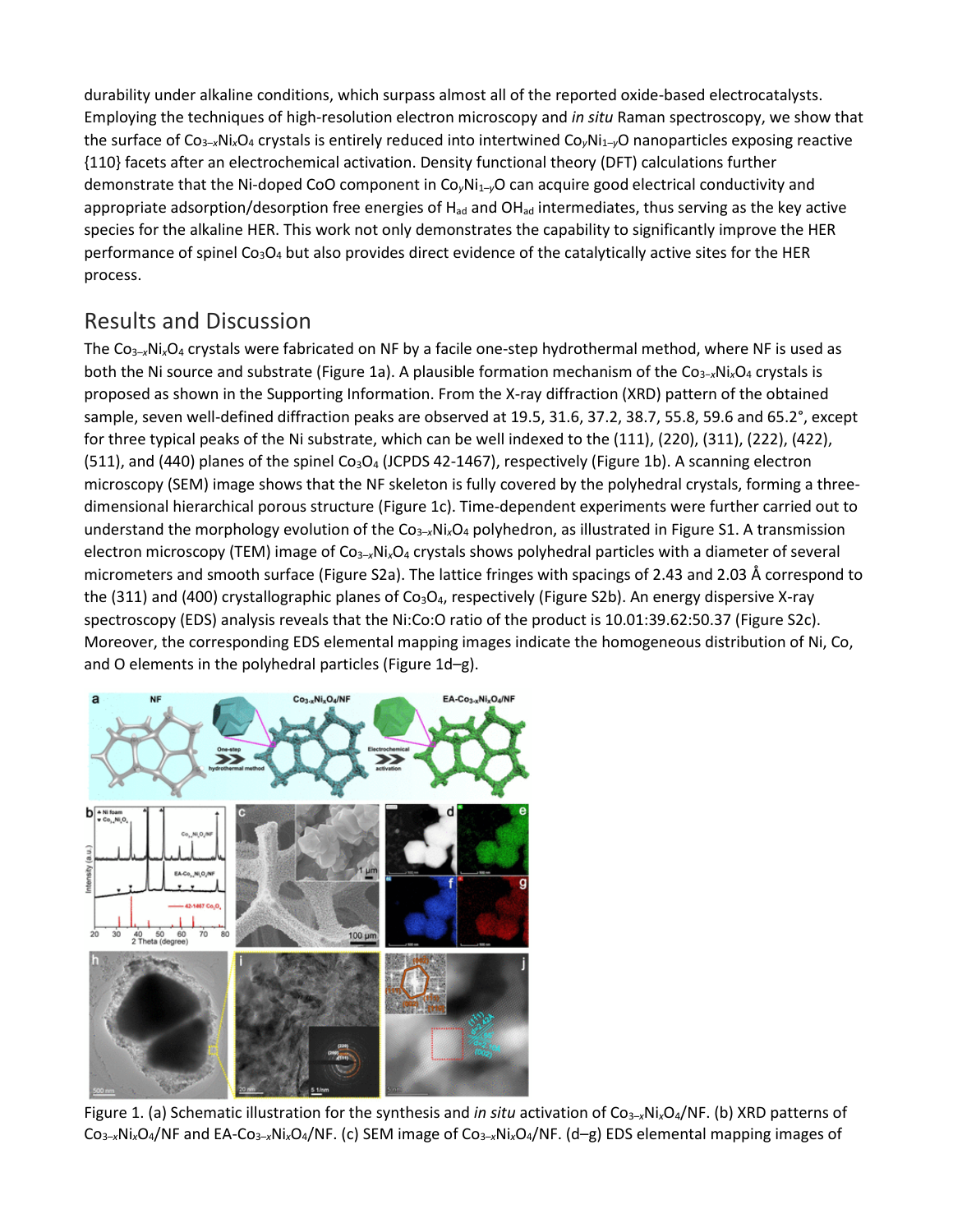Co3–*x*Ni*x*O4 particles detached from NF. (h) TEM image of an EA-Co3–*x*Ni*x*O4 particle. (i) HRTEM and (j) atomic-scale STEM images of EA-Co3–*x*Ni*x*O4. The inset in (i) shows the corresponding SAED pattern, and the inset in (j) shows the FFT pattern corresponding to the red dotted area.

The obtained Co3–*x*Ni*x*O4 crystal is activated *in situ* by a chronoamperometry method in 1 M KOH at room temperature (denoted EA-Co3–*x*Ni*x*O4), during which the current density gradually increases from −23 to −51 mA  $cm^{-2}$  and remains stable after 20 h (Figure S3). The XRD patterns in Figure 1b reveal that, in comparison to those of pristine Co3–*x*Ni*x*O4, the diffraction peaks of Co3–*x*Ni*x*O4 in EA-Co3–*x*Ni*x*O4 are weakening due to a decrease in crystallinity or partial damage of the crystal structure. (29) SEM images show that EA-Co<sub>3-x</sub>Ni<sub>x</sub>O<sub>4</sub> inherits the original polyhedral morphology, and no apparent fracture or shedding is found on the NF surface (Figure S4), implying the good adhesion between EA-Co<sub>3-x</sub>Ni<sub>x</sub>O<sub>4</sub> and the NF substrate. However, a TEM image of EA-Co<sub>3-</sub> *<sup>x</sup>*Ni*x*O4 shows the loose surface structure (Figure 1h), which consists of numerous irregular-shaped particles with a grain size of ∼10–20 nm (Figure 1i). The corresponding selected area electron diffraction (SAED, inset in Figure 1i) further demonstrates that the surface structure of EA-Co<sub>3-x</sub>Ni<sub>x</sub>O<sub>4</sub> has a polycrystalline nature. Interestingly, the bright rings from the inside to the outside can be indexed to the {111}, {200}, and {220} planes of the cubic NiO and/or CoO, indicating the surface structure of Co<sub>3–x</sub>Ni<sub>x</sub>O<sub>4</sub> underwent a transformation from a spinel ( $Co<sub>3</sub>O<sub>4</sub>$ ) to rock salt (CoO). The atomic-scale scanning transmission electron microscopy (STEM) image of the edge of the EA-Co3–*x*Ni*x*O4 polyhedron displays interplanar distances of 2.42 and 2.10 Å with a characteristic angle of ∼55°, which can be assigned to the (1–11) and (002) planes of cubic NiO (JCPDS 65-2901) or CoO (JCPDS 65-2902), respectively (Figure 1j). The corresponding fast Fourier transform (FFT) pattern (inset in Figure 1j) further reveals the existence of (1–11) and (002) lattice planes. The results indicate that the normal direction to the dominantly exposed crystal planes is the [110] axis, and the geometry of NiO and/or CoO crystallites is likely hexagonal with dominant {110} facets. Previous studies have shown that NiO nanocrystals which expose a high proportion of {110} facets with high surface energy can achieve more efficient water-splitting catalytic performance. (30,31)

In order to further investigate the microstructure and compositional distribution of the nanocrystals on EA-Co<sub>3-</sub> *<sup>x</sup>*Ni*x*O4 surface, we performed high-resolution chemical imaging via STEM-electron energy loss spectroscopy (EELS) mapping (Figure 2a). The results depict that the distribution of O is high even through the analyzed area, whereas the Ni and Co elements show a clear contrast difference in different areas. Nevertheless, from the EELS spectra collected at the nine spots (Figure 2b), it can be observed that a Co (or Ni) signal can be detected even in the area where Ni (or Co) is concentrated. In summary, microscopic-level STEM-EELS mapping combined with atomic-scale STEM analysis unambiguously demonstrates that the surface of the EA-Co3–*x*Ni*x*O4 polyhedron is composed of {110}-exposed Ni-doped CoO and Co-doped NiO (denoted Co<sub>v</sub>Ni<sub>1-v</sub>O), which are symbiotic and are intertwined together. Then, the surface valence and microstructure information on EA-Co<sub>3-x</sub>Ni<sub>x</sub>O<sub>4</sub> were investigated by X-ray photoelectron spectroscopy (XPS). As shown in Figure 2c, the Co 2p spectrum of Co<sub>3-</sub>  $x$ Ni<sub>x</sub>O<sub>4</sub> exhibits two spin–orbit peaks (Co 2p<sub>1/2</sub> and Co 2p<sub>3/2</sub>), and the Co 2p<sub>3/2</sub> peak can be fitted to Co<sup>3+</sup> (779.3 eV) and Co<sup>2+</sup> (780.6 eV) peaks together with a satellite peak (784.5 eV). (32) The Co 2p<sub>3/2</sub> binding energy of EA-Co<sub>3–</sub> *<sup>x</sup>*Ni*x*O4 shows a positive shift by 0.7 eV in comparison with that in Co3–*x*Ni*x*O4, implying a low electron density. Additionally, it can be clearly observed that the Co<sup>3+</sup>:Co<sup>2+</sup> atomic ratio on the surface of EA-Co<sub>3-x</sub>Ni<sub>x</sub>O<sub>4</sub> is higher than that of Co<sub>3–x</sub>Ni<sub>x</sub>O<sub>4</sub>. For the Ni 2p spectra, Ni<sup>2+</sup> signals at 853.6 and 871.7 eV, Ni<sup>3+</sup> signals at 855.5 and 873.5 eV, and the shakeup satellite peaks at 879.2 and 860.9 eV are clearly observed in both samples (Figure 2d). (33) Note that the Ni<sup>3+</sup>:Ni<sup>2+</sup> ratio calculated from the fitted Ni 2p XPS spectra increases from 1.65 to 2.62 after the electrochemical activation. As proven for many analogues,  $(34,30)$  when the particle size of Co<sub>1–</sub>  $y$ Ni<sub>y</sub>O is decreased to the nanoscale, surface Ni<sup>2+</sup>/Co<sup>2+</sup> atoms are easily oxidized to Ni<sup>3+</sup>/Co<sup>3+</sup> due to the high surface energy and rich atomic-scale defects. The O 1s spectrum of Co<sub>3-x</sub>Ni<sub>x</sub>O<sub>4</sub> is clearly deconvoluted into three peaks at around 529.2, 530.8, and 532.6 eV, which can be assigned to the metal–O (O1), −OH groups (O2), and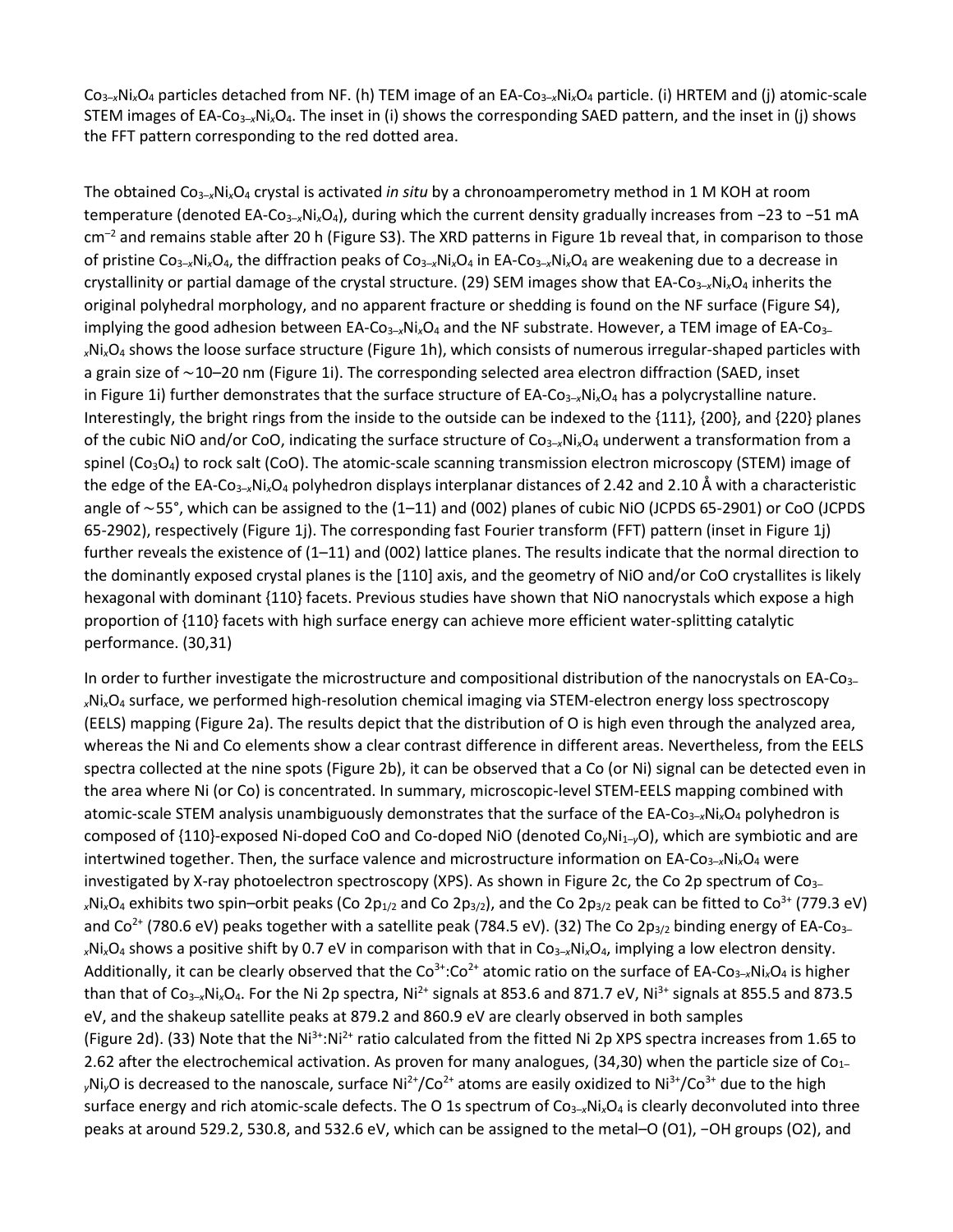adsorbed water molecules (O3), respectively (Figure 2e). (35) In comparison to that of Co3–*x*Ni*x*O4, the O2 peak of EA-Co3–*x*Ni*x*O4/NF is shifted to higher energy by ∼0.4 eV, and the percentage of O2 content increases from 35.0% to 66.8%, which implies abundant low-coordinated oxygen ions on the surface of EA-Co<sub>3-x</sub>Ni<sub>x</sub>O<sub>4</sub>. (36,37)



Figure 2. (a) HAADF-STEM image of EA-Co3–*x*Ni*x*O4 and the corresponding EELS elemental maps. (b) EELS spectra of the corresponding regions in (a). High-resolution XPS spectra of (c) Co 2p, (d) Ni 2p, and (e) O 1s. (f) Operando Raman spectra of Co3–*x*Ni*x*O4/NF at various potentials.

In order to further explore the underlying phase evolution of Co<sub>3-x</sub>Ni<sub>x</sub>O<sub>4</sub>, potential-dependent *operando* Raman spectroscopy was employed to monitor the surface structure evolution during the reduction process (Figure 2f). The Raman spectrum of pristine Co<sub>3-x</sub>Ni<sub>x</sub>O<sub>4</sub> shows the characteristic peaks of F<sub>2g</sub>, E<sub>g</sub>, F<sub>2g</sub>, and A<sub>1g</sub> modes at 182, 460, 503, and 655 cm–1 , respectively. (38,39) As the Co3–*x*Ni*x*O4/NF electrode is immersed into KOH electrolyte (0 V vs RHE), the changes in Raman shift, peak intensity and width are due to the differences between *in situ* and *ex situ* Raman test conditions. (26,38) With an increase in the potential (−0.1 to −0.35 V, vs RHE), the peak intensities at 193, 481, 521, and 687 cm<sup>-1</sup> gradually decreased, which can be attributed to the gradual decomposition of Co3–*x*Ni*x*O4 under a reduction process. When the potential is increased to −0.45 V (vs RHE), these Raman-active modes attributed to the spinel structure disappear, whereas a new peak assigned to the rock salt structure (Co<sub>y</sub>Ni<sub>1-y</sub>O) at 532 cm<sup>-1</sup> arises and remains with a further increase in potential. (38,40) These findings reconfirm that the Co<sub>3–x</sub>Ni<sub>x</sub>O<sub>4</sub> on the surface of the polyhedron is transformed *in situ* into Co<sub>v</sub>Ni<sub>1–v</sub>O during the electrochemical reduction, which acts as the real HER active species. Additionally, the microstructure of Co3–*x*Ni*x*O4 crystals at different stages of chronoamperometry activation (at −0.18 V vs RHE) demonstrates the dynamic reconstruction process (Figure S5).

The electrocatalytic HER performance of the as-prepared electrodes was evaluated in 1 M KOH solution. As revealed in the linear scan voltammetry (LSV) polarization curves (Figure 3a), EA-Co3–*x*Ni*x*O4/NF displays an overpotential of 57 mV at -10 mA cm<sup>-2</sup>, which is substantially better than those of NF (259 mV) and Co<sub>3-</sub> *<sup>x</sup>*Ni*x*O4/NF (114 mV) and is even close to that of the state of the art Pt/C catalyst (24 mV). Notably, although numerous electrocatalysts, especially those obtained by electrochemical reduction, are stable and highly active under working conditions, dramatic deactivation will occur when they experience oxidation in air or power outages. (27,41) However, for EA-Co<sub>3-x</sub>Ni<sub>x</sub>O<sub>4</sub>/NF, after exposure to air for 48 h, the decay of HER activity is negligible (Figure S6), indicating the excellent chemical stability of Co<sub>y</sub>Ni<sub>1-y</sub>O on the surface of EA-Co<sub>3-x</sub>Ni<sub>x</sub>O<sub>4</sub>. EA-Co<sub>3-x</sub>Ni<sub>x</sub>O<sub>4</sub>/NF displays a Tafel slope of 76.9 mV dec<sup>-1</sup>, much smaller than that of Co<sub>3-x</sub>Ni<sub>x</sub>O<sub>4</sub>/NF (131.6 mV dec<sup>-1</sup>), suggesting fast HER kinetics for EA-Co3–*x*Ni*x*O4/NF (Figure 3b). Electrochemical impedance spectroscopy (EIS) of EA-Co3–*x*Ni*x*O4/NF shows a smaller charge transfer resistance (*R*ct) of 1.5 Ω in comparison to that of Co3–*<sup>x</sup>*Ni*x*O4/NF (3.4 Ω), proving the enhanced charge transfer kinetics in the HER for EA-Co3–*x*Ni*x*O4/NF (Figure 3c). By virtue of the cyclic voltammetry (CV) curves at different scan rates (Figure S7), the double-layer capacitance (C<sub>dl</sub>) of EA-Co<sub>3-x</sub>Ni<sub>x</sub>O<sub>4</sub>/NF is calculated to be 51.1 mF cm<sup>-2</sup>, ~5 times greater than that of Co<sub>3-x</sub>Ni<sub>x</sub>O<sub>4</sub>/NF, implying a high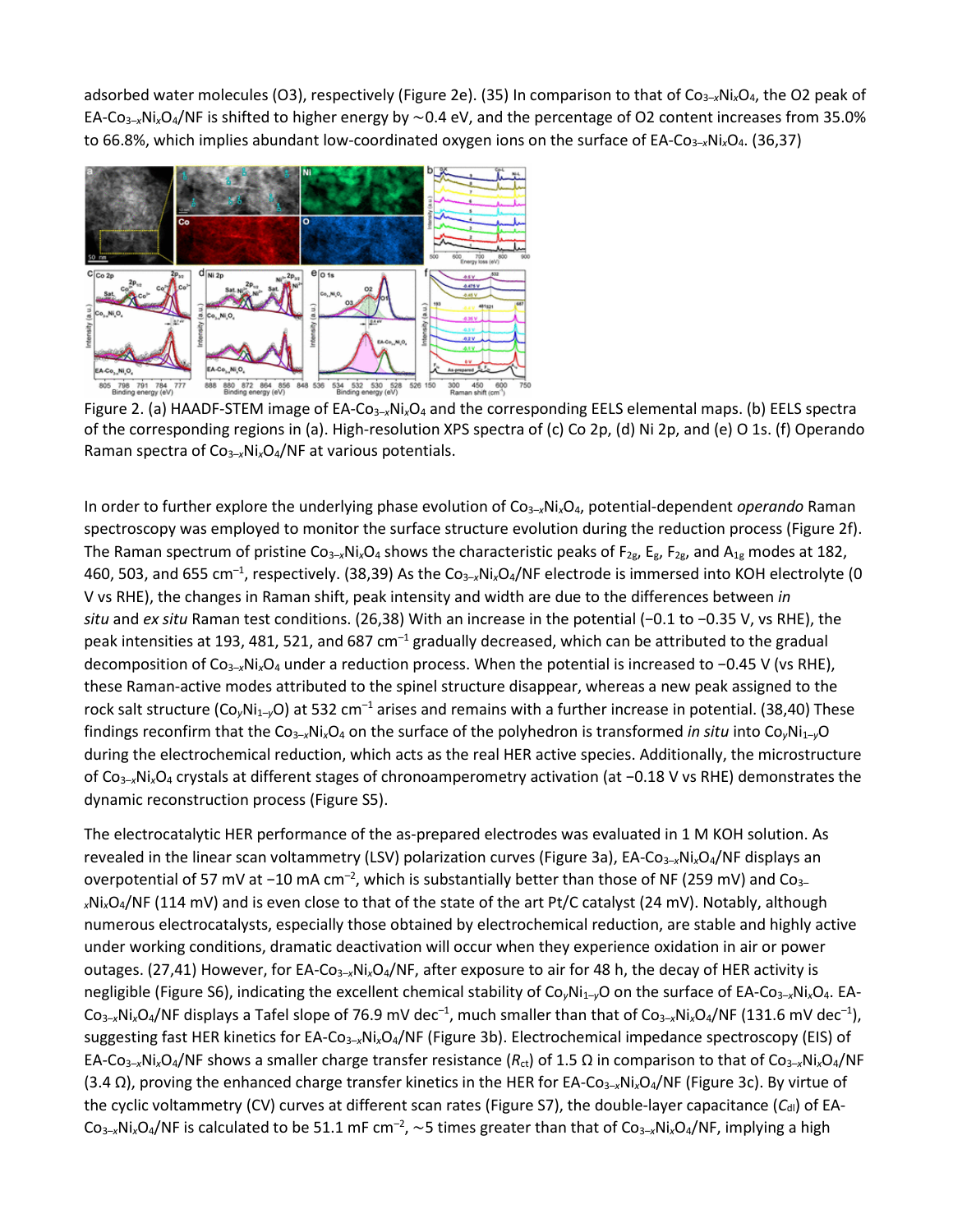exposure of the active sites (Figure 3d). The durability of EA-Co<sub>3-x</sub>Ni<sub>x</sub>O<sub>4</sub>/NF probed by chronopotentiometry (CP) and chronoamperometry (CA) measurements is shown in Figure 3e. At a constant current density of −20 mA cm– 2 , the overpotential shows a slight increase (∼12 mV) over a period of 300 h, and the current density of the HER at −0.12 V (vs RHE) loses only ∼6.2% relative to the initial value after the 300 h test. After such long-term electrocatalysis, the SEM image displays an unchanged morphology where numerous polyhedral crystals are still covered on the NF support without apparent exfoliation, indicating a tight combination between EA-Co<sub>3–</sub> *<sup>x</sup>*Ni*x*O4 and the NF substrate (Figure 4a). Moreover, a TEM image reveals the loose surface of EA-Co3–*x*Ni*x*O4 that is still composed of abundant nanoparticles, and the interplanar spacings of 0.21 and 0.24 nm can be well assigned to the (200) and (111) planes of cubic NiO (JCPDS 65-2901) or CoO (JCPDS 65-2902), respectively, suggesting a retained microstructure after the durability test (Figure 4b,c). Furthermore, there is no obvious change in the high-resolution Co 2p and Ni 2p spectra of EA-Co<sub>3-x</sub>Ni<sub>x</sub>O<sub>4</sub>/NF after the 300 h CA test, which still consist of  $Co^{2+}/Co^{3+}$  and Ni<sup>2+</sup>/Ni<sup>3+</sup> where the high-valence metal ions ( $Co^{3+}/Ni^{3+}$ ) are attributed to the surface oxidation of the catalyst exposed to the air (Figure 4d–f). (42,43)



Figure 3. (a) *iR*-corrected LSV curves and (b) Tafel plots of Co<sub>3-x</sub>Ni<sub>x</sub>O<sub>4</sub>/NF, EA-Co<sub>3-x</sub>Ni<sub>x</sub>O<sub>4</sub>/NF, 20% Pt/C, and NF. (c) EIS of Co<sub>3–x</sub>Ni<sub>x</sub>O<sub>4</sub>/NF and EA-Co<sub>3–x</sub>Ni<sub>x</sub>O<sub>4</sub>/NF. Inset: equivalent circuit. (d) *C*<sub>dl</sub> curves of Co<sub>3–x</sub>Ni<sub>x</sub>O<sub>4</sub>/NF and EA-Co<sub>3–</sub> *x*Ni<sub>x</sub>O<sub>4</sub>/NF. (e) CP test at a constant current density of −20 mA cm<sup>-2</sup> and CA test at a fixed potential of -0.12 V (vs RHE) for EA-Co<sub>3-x</sub>Ni<sub>x</sub>O<sub>4</sub>/NF in 1 M KOH solution. (f) CP test in 30 wt % KOH solution at a constant current density of −200 mA cm–2 (without *iR* correction). (g) Overpotential at −10 mA cm–2 of EA-Co3–*x*Ni*x*O4/NF, in comparison with the values of representative oxide-based electrocatalysts. (h) Comparison of the HER stability of EA-Co<sub>3-</sub> *x*N*x*O4/NF with other non-noble-metal-based electrocatalysts in 1 M KOH.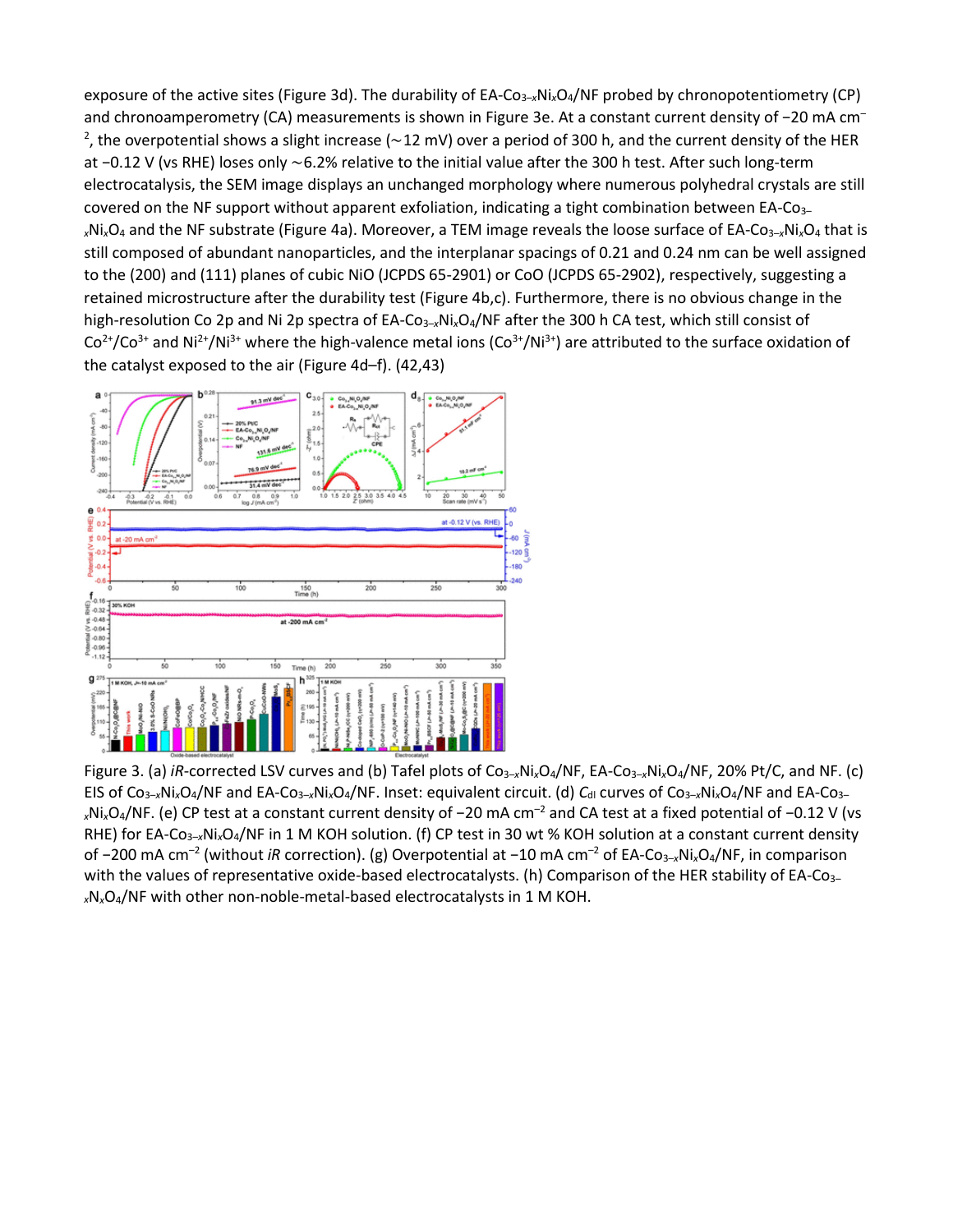

Figure 4. (a) SEM, (b) TEM, and (c) HRTEM images of EA-Co3–*x*Ni*x*O4/NF after a 300 h CA test. High-resolution XPS spectra of (d) Co 2p, (e) Ni 2p, and (f) O 1s for EA-Co3–*x*Ni*x*O4/NF after a 300 h CA test.

Since the industrial alkaline water electrolysis is often carried out in 30 wt % KOH solution, (44) we thus evaluated the HER performance of EA-Co<sub>3-x</sub>Ni<sub>x</sub>O<sub>4</sub>/NF in a realistic 30 wt % KOH solution. As shown in Figure 3f, at a large current density of -200 mA cm<sup>-2</sup>, EA-Co<sub>3-x</sub>Ni<sub>x</sub>O<sub>4</sub>/NF can retain its electrocatalytic activity unchanged for more than 350 h. This result not only reconfirms the extraordinary structural and catalytic stability of the material for the HER but also demonstrates that the catalytic activity of EA-Co<sub>3-x</sub>Ni<sub>x</sub>O<sub>4</sub>/NF meets the requirement in practical water-splitting technology. Additionally, it is worth noting that the activity and stability of EA-Co<sub>3–</sub> *<sup>x</sup>*Ni*x*O4/NF are higher than those of most of the reported oxide-based and other non-noble-metal-based HER electrocatalysts in alkaline media (Figure 3g,h and Tables S1–S3). Inspired by the excellent HER performance, a full electrolyzer is assembled using EA-Co3–*x*Ni*x*O4/NF as cathode and NiFe hydroxide/NF as anode. The asprepared NiFe hydroxide/NF with a uniform nanosheet morphology requires an overpotential of 210 mV at 10  $mA$  cm<sup>-2</sup> for anodic water oxidation (Figure S8). The optical photograph and a video taken during the operation suggest that the electrolyzer can operate stably with rapid gas evolution (inset in Figure S9b and Movie S1). A cell voltage of only 1.52 V is needed to reach a current density of 10 mA  $cm^{-2}$  (Figure S9a), which outperforms most of the recently reported electrolyzers (Table S4). Additionally, the cell voltage shows a slight increment for the 128 h CP test at a constant current density of 20 mA  $cm^{-2}$  (Figure S9b), further suggesting the potential application of this noble-metal-free EA-Co<sub>3-x</sub>Ni<sub>x</sub>O<sub>4</sub>/NF electrode in a practical water-splitting system.

DFT calculations have been further carried out to investigate the effects of surface structure (Ni<sub>y</sub>Co<sub>1-y</sub>O) on the catalytic properties of EA-Co3–*x*Ni*x*O4 at an atomic level (Figures S10–S13). On the basis of the Tafel slope of EA- $Co_{3-x}Ni_xO_4/NF$ , the HER pathway should follow the Volmer–Heyrovsky process: i.e. H<sub>2</sub>O + e<sup>-</sup>  $\rightarrow$  H<sub>ad</sub> + OH<sub>ad</sub> and OH<sub>ad</sub> +  $e^ \rightarrow$  OH<sup>-</sup> (Volmer step) and H<sub>2</sub>O +  $e^-$  + H<sub>ad</sub>  $\rightarrow$  H<sub>2</sub> + OH<sup>-</sup> (Heyrovsky step). (45,46) The Volmer reaction is critical, but there has been very little research on the kinetics of OH<sub>ad</sub> + e<sup>-</sup>  $\rightarrow$  OH<sup>-</sup>. (46) As depicted in Figure 5a, DFT calculations indicate that the dissociated H<sub>ad</sub> and OH<sub>ad</sub> occupy the top sites (O site) and bridge sites (Ni–Ni, Co–Co, or Ni–Co site), respectively. According to the free energy diagram (Figure 5b and Tables S5 and S6), the Gibbs free energy change for the reaction H<sub>2</sub>O + e<sup>-</sup> → H<sub>ad</sub> + OH<sub>ad</sub> is -1.404 eV (NiO), -3.098 eV (CoO), -1.041 eV (Ni-doped CoO) and −1.557 eV (Co-doped NiO), respectively. Hence, from a thermodynamic aspect, these models are beneficial for the water dissociation into  $H_{ad}$  and  $OH_{ad}$ , in line with previous literature. (47) Additionally, the Gibbs free energy change between (H–OH)\* and H\* calculated from the free energy diagram is 1.290 eV (NiO), 3.055 eV (CoO), 0.870 eV (Ni-doped CoO), and 0.802 eV (Co-doped NiO), respectively. Obviously, Ni-doped CoO and Co-doped NiO are more likely to overcome the energy barrier and smoothly complete the desorption of OH<sub>ad</sub>, thus promoting the kinetics of OH<sub>ad</sub> + e<sup>-</sup>  $\to$  OH<sup>-</sup>. In contrast, it is easy to cause the inefficient release of OH<sub>ad</sub> and poison the active sites due to the high desorption energy barrier of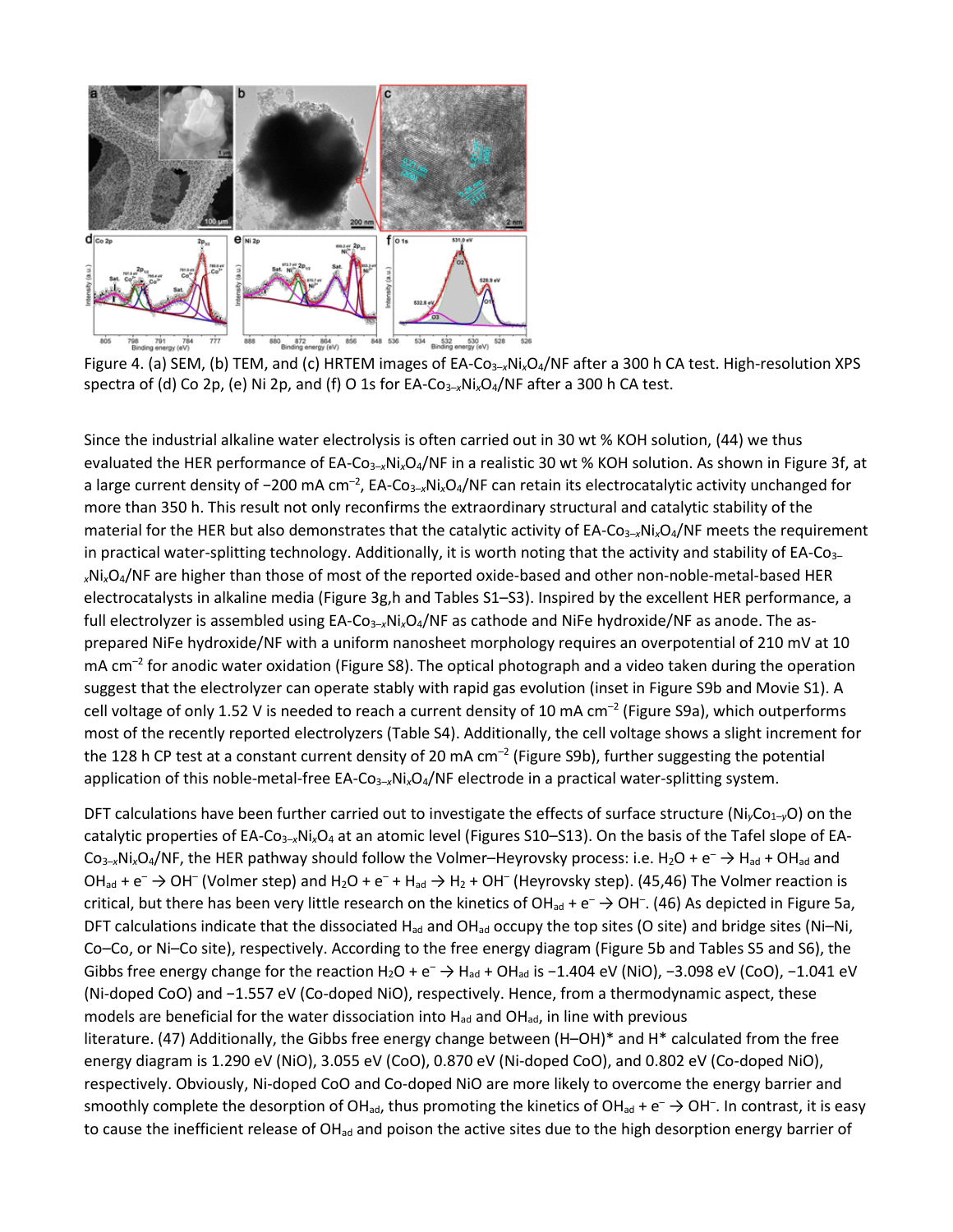OH<sub>ad</sub> on the surface of NiO and CoO. Moreover, the calculated OH<sup>–</sup> adsorption energies for NiO (−1.674 eV), CoO (−3.388 eV), Ni-doped CoO (−1.256 eV), and Co-doped NiO (−1.133 eV) also indicate that introducing Ni (or Co) atoms in the basal plane of CoO (or NiO) could facilitate the desorption of OH<sub>ad</sub> (Figure S14). Beyond that, the free energy of hydrogen adsorption (G<sub>H\*</sub>) is another crucial descriptor to evaluate the alkaline HER activity. The optimum value of *G*H\* is 0 eV, which means that hydrogen is bound to catalysts appropriately. (47) As shown in Figure 5b, *G*H\* values for the surfaces of CoO, NiO, and Ni-doped CoO are less negative and closer to the optimal value, suggesting that the combination of  $H_{ad}$  to form  $H_2$  is easy. This result can be also demonstrated from an adsorption energy diagram (Figure S14). According to Sabatier's principle, the optimal catalyst should bind the reactants "just right": i.e., neither too strong nor too weak. Therefore, on consideration of the adsorption/desorption equilibrium of H<sub>ad</sub> and OH<sub>ad</sub> involved in the alkaline HER, Ni-doped CoO is the most favorable among the four models.



Figure 5. (a) Atomic configurations involved in the HER and (b) the corresponding free energy diagram for the HER on the surfaces of CoO (110), NiO (110), Ni-doped CoO (110), and Co-doped NiO (110). (c) PDOS of CoO (110) and Ni-doped CoO (110). (d) PDOS of NiO (110) and Co-doped NiO (110). (e) The DOS of each atom in CoO and Ni-doped CoO. (f) The DOS of each atom in NiO and Co-doped NiO. The charge density difference of (g) Nidoped CoO and (h) Co-doped NiO. Yellow and cyan represent electron accumulation and electron depletion, respectively.

The density of state (DOS) is utilized to gain more insight into the difference in electronic structures among the four models. For the bulk phase of CoO and NiO, two equivalent energy states (spin-up and spin-down) can be found, implying their antiferromagnetism (Figure S15). The projected DOS (PDOS) results reveal that the d-band centers (ε<sub>d</sub>) of surface metal sites in NiO, CoO, Co-doped NiO, and Ni-doped CoO are −4.098, −2.983, −4.190, and −3.167 eV, respectively, which clearly illustrates the  $\varepsilon_d$  value of Ni (or Co) in Co-doped NiO (or Ni-doped CoO) shifts to low energy relative to NiO (or CoO) (Figure 5c,d). The results also suggest that the antibonding energy states are lowered and the interaction between adsorbate and surface is weakened, (48) which is responsible for the decreasing binding strength of OH<sub>ad</sub> on the surface of Ni-doped CoO and Co-doped NiO. Moreover, in order to further analyze the DOS distribution, we calculated the DOS of each atom in the four models (Figure 5e,f). When they are taken together, because the d orbitals of each Ni (or Co) atom remain consistent in the NiO (or CoO) model, the DOSs of these Ni (or Co) atoms are coincident. However, after Co (or Ni) doping, the DOSs of each atom become inconsistent, indicating the rearrangement of electrons. The band gap of Co-doped NiO (or Ni-doped CoO) is narrower than that of NiO (or CoO), implying an improved electrical conductivity.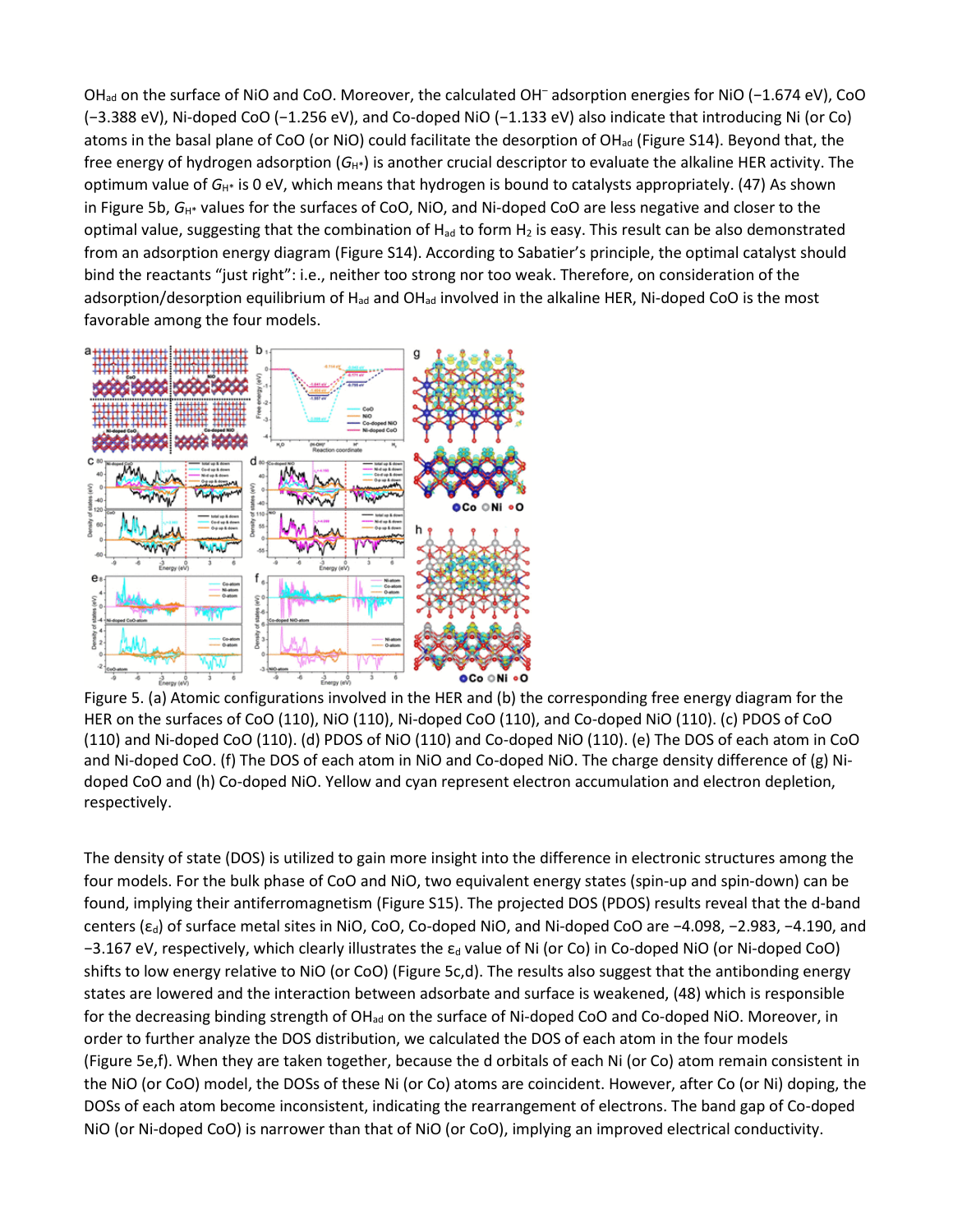Moreover, it is worth noting that the DOS distribution of all the doped Ni atoms is consistent in Ni-doped CoO (Figure 5e). In contrast, the DOS distribution of all the doped Co atoms is inconsistent (Figure 5f), which leads to the strong orbital hybridization among Co, Ni, and O atoms. The stronger orbital hybridization will rearrange the electrons of O atoms. Furthermore, the difference charge density can directly reflect the change in charge density in the substrate material (NiO or CoO) after Co or Ni doping. As shown in Figure 5h, the enriched charge density around O atoms can be observed, which means an increased transition probability of wave function between O atoms and H<sub>ad</sub>, thus suggesting an enhanced hydrogen adsorption ability. Meanwhile, the decreased charge density around the Co atoms in Co-doped NiO indicates the reduced adsorption ability toward OH<sub>ad</sub>. Similarly, after doping Ni atoms in CoO, the charge depletion around the Ni atoms proves that Ni-doped CoO is also beneficial to the desorption of OH<sub>ad</sub>, whereas the charge density of O atoms is relatively balanced, demonstrating that Ni doping has little effect on the hydrogen adsorption ability of CoO (Figure 5g). Overall, the calculation results exhibit that tailoring CoO with Ni not only optimizes the electrical conductivity but also promotes the desorption of  $OH_{ad}$  while ensuring a proper hydrogen adsorption energy, thus effectively accelerating the kinetics of OH<sub>ad</sub> +  $e^- \rightarrow$  OH<sup>-</sup> and the overall kinetics of the alkaline HER. Therefore, we can conclude that Ni-doped CoO on the surface of EA-Co<sub>3-x</sub>Ni<sub>x</sub>O<sub>4</sub> plays a major role during the alkaline HER.

# **Conclusions**

In summary, highly efficient EA-Co3–*x*Ni*x*O4 electrocatalysts have been synthesized by *in situ* electrochemical activation of Co3–*x*Ni*x*O4. The obtained EA-Co3–*x*Ni*x*O4 exhibited favorable HER activity in alkaline medium with an overpotential of 57 mV at −10 mA cm<sup>-2</sup> and remarkable stability (>300 h), which is superior to most of the reported electrocatalysts. In contrast to previous reports, the HER activity of EA-Co3–*x*Ni*x*O4 shows negligible deterioration when it is exposed to air for 48 h. Systematic characterization demonstrated that the surface of EA-Co3–*x*Ni*x*O4 is covered by intertwined Co*y*Ni1–*y*O nanoparticles (mixture of Ni-doped CoO and Co-doped NiO) as the catalytically active phase. The highly exposed {110} reactive facets in ultrafine Co*y*Ni1–*y*O can provide numerous active sites for the HER. DFT calculations further revealed that the Ni-doped CoO on the surface of EA- $Co_{3-x}Ni_xO_4$  can well tailor the electrical conductivity and the adsorption/desorption free energies of H<sub>ad</sub> and  $OH<sub>ad</sub>$  intermediates, thereby improving the kinetics of the alkaline HER. These findings not only unraveled the key active species for spinel Co<sub>3</sub>O<sub>4</sub>-based HER catalysts under alkaline conditions but also provided key insight into the rational design of high-efficiency HER electrocatalysts.

# Supporting Information

The Supporting Information is available free of charge at https://pubs.acs.org/doi/10.1021/acscatal.1c01607.

- Experimental details, DFT calculations, SEM and TEM images, analysis of the dynamic reconstruction process, CA activation process, CV curves, polarization curves, water splitting test, structural models, diagram of adsorption energies, and DOS distribution (PDF)
- Rapid gas evolution of the electrolyzer (MP4)

# Terms & Conditions

Most electronic Supporting Information files are available without a subscription to ACS Web Editions. Such files may be downloaded by article for research use (if there is a public use license linked to the relevant article, that license may permit other uses). Permission may be obtained from ACS for other uses through requests via the RightsLink permission system: http://pubs.acs.org/page/copyright/permissions.html.

#### **Notes**

The authors declare no competing financial interest.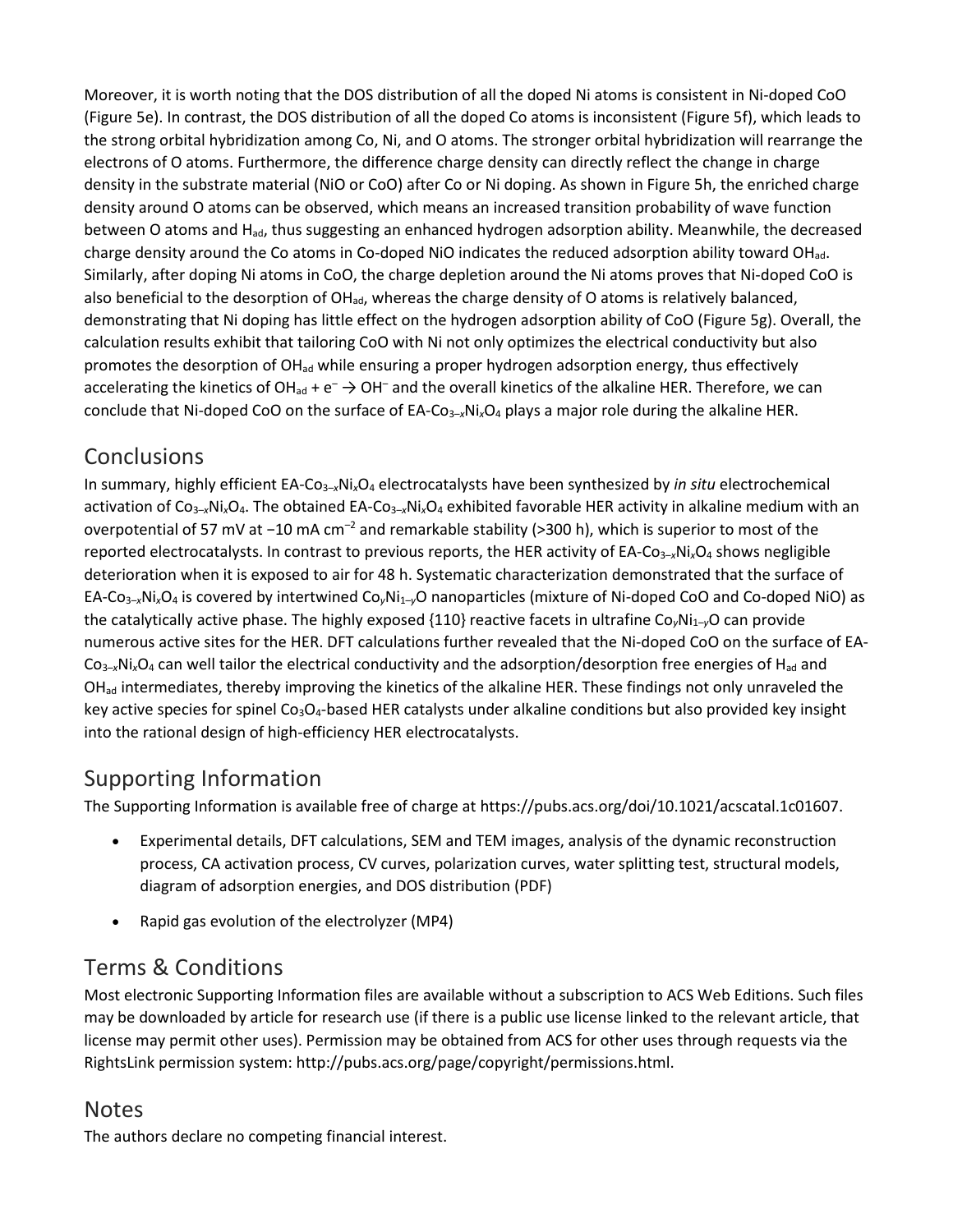# Acknowledgments

This work was supported by the grants from the Natural Science Foundation of China (22072062, 21673105). We thank the Electron Microscopy Centre of Lanzhou University for the TEM/SEM/EELS measurements and structural analysis.

#### References

- **1** Rausch, B.; Symes, D. M.; Chisholm, G.; Cronin, L. Decoupled catalytic hydrogen evolution from a molecular metal oxide redox mediator in water splitting. *Science* **2014**, *345*, 1326– 1330, DOI: 10.1126/science.1257443
- **2** Zhu, J.; Hu, L.; Zhao, P.; Lee, L. Y. S.; Wong, K.-Y. Recent Advances in Electrocatalytic Hydrogen Evolution Using Nanoparticles. *Chem. Rev.* **2020**, *120*, 851– 918, DOI: 10.1021/acs.chemrev.9b00248
- **3** Subbaraman, R.; Tripkovic, D.; Strmcnik, D.; Chang, K.-C.; Uchimura, M.; Paulikas, A. P.; Vojislav, S.; Markovic, N. M. Enhancing Hydrogen Evolution Activity in Water Splitting by Tailoring Li<sup>+</sup>-Ni(OH)<sub>2</sub>-Pt Interfaces. *Science* **2011**, *334*, 1256– 1260, DOI: 10.1126/science.1211934
- **4** Yin, H.; Zhao, S.; Zhao, K.; Muqsit, A.; Tang, H.; Chang, L.; Zhao, H.; Gao, Y.; Tang, Z. Ultrathin platinum nanowires grown on single-layered nickel hydroxide with high hydrogen evolution activity. *Nat. Commun.* **2015**, *6*, 6430, DOI: 10.1038/ncomms7430
- **5** Yin, J.; Jin, J.; Zhang, H.; Lu, M.; Peng, Y.; Huang, B.; Xi, P.; Yan, C.-H. Atomic Arrangement in Metal-Doped NiS2 Boosts the Hydrogen Evolution Reaction in Alkaline Media. *Angew. Chem., Int. Ed.* **2019**, *58*, 18676– 18682, DOI: 10.1002/anie.201911470
- **6** Hu, C.; Zhang, L.; Gong, J. Recent progress made in the mechanism comprehension and design of electrocatalysts for alkaline water splitting. *Energy Environ. Sci.* **2019**, *12*, 2620– 2645, DOI: 10.1039/C9EE01202H
- **7** McKone, J. R.; Sadtler, B. F.; Werlang, C. A.; Lewis, N. S.; Gray, H. B. Ni-Mo Nanopowders for Efficient Electrochemical Hydrogen Evolution. *ACS Catal.* **2013**, *3*, 166– 169, DOI: 10.1021/cs300691m
- **8** Vij, V.; Sultan, S.; Harzandi, A. M.; Meena, A.; Tiwari, J. N.; Lee, W.-G.; Yoon, T.; Kim, K. S. Nickel-Based Electrocatalysts for Energy-Related Applications: Oxygen Reduction, Oxygen Evolution, and Hydrogen Evolution Reactions. *ACS Catal.* **2017**, *7*, 7196– 7225, DOI: 10.1021/acscatal.7b01800
- **9** Shi, H.; Zhou, Y. T.; Yao, R. Q.; Wan, W. B.; Ge, X.; Zhang, W.; Wen, Z.; Lang, X. Y.; Zheng, W. T.; Jiang, Q. Spontaneously separated intermetallic Co<sub>3</sub>Mo from nanoporous copper as versatile electrocatalysts for highly efficient water splitting. *Nat. Commun.* **2020**, *11*, 2940, DOI: 10.1038/s41467-020-16769-6
- **10** Liu, Y.; Li, X.; Zhang, Q.; Li, W.; Xie, Y.; Liu, H.; Shang, L.; Liu, Z.; Chen, Z.; Gu, L.; Tang, Z.; Zhang, T.; Lu, S. A General Route to Prepare Low-Ruthenium-Content Bimetallic Electrocatalysts for pH-Universal Hydrogen Evolution Reaction by Using Carbon Quantum Dots. *Angew. Chem., Int. Ed.* **2020**, *59*, 1718– 1726, DOI: 10.1002/anie.201913910
- **11** Song, H.; Li, Y.; Shang, L.; Tang, Z.; Zhang, T.; Lu, S. Designed controllable nitrogen-doped carbon-dots-loaded MoP nanoparticles for boosting hydrogen evolution reaction in alkaline medium. *Nano Energy* **2020**, *72*, 104730, DOI: 10.1016/j.nanoen.2020.104730
- **12** Yan, Y.; Lin, J.; Cao, J.; Guo, S.; Zheng, X.; Feng, J.; Qi, J. Activating and optimizing the activity of NiCoP nanosheets for electrocatalytic alkaline water splitting through the V doping effect enhanced by P vacancies. *J. Mater. Chem. A* **2019**, *7*, 24486, DOI: 10.1039/C9TA09283H
- **13** Yan, Y.; Bao, K.; Liu, T.; Cao, J.; Feng, J.; Qi, J. Minutes periodic wet chemistry engineering to turn bulk Co-Ni foam into hydroxide based nanosheets for efficient water decomposition. *Chem. Eng. J.* **2020**, *401*, 126092, DOI: 10.1016/j.cej.2020.126092
- **14** Yan, Y.; Wang, P.; Lin, J.; Cao, J.; Qi, J. Modification strategies on transition metal-based electrocatalysts for efficient water splitting. *J. Energy Chem.* **2021**, *58*, 446, DOI: 10.1016/j.jechem.2020.10.010
- **15** Zhu, Y.; Lin, Q.; Zhong, Y.; Tahini, H. A.; Shao, Z.; Wang, H. Metal oxide-based materials as an emerging family of hydrogen evolution electrocatalysts. *Energy Environ. Sci.* **2020**, *13*, 3361– 3392, DOI: 10.1039/D0EE02485F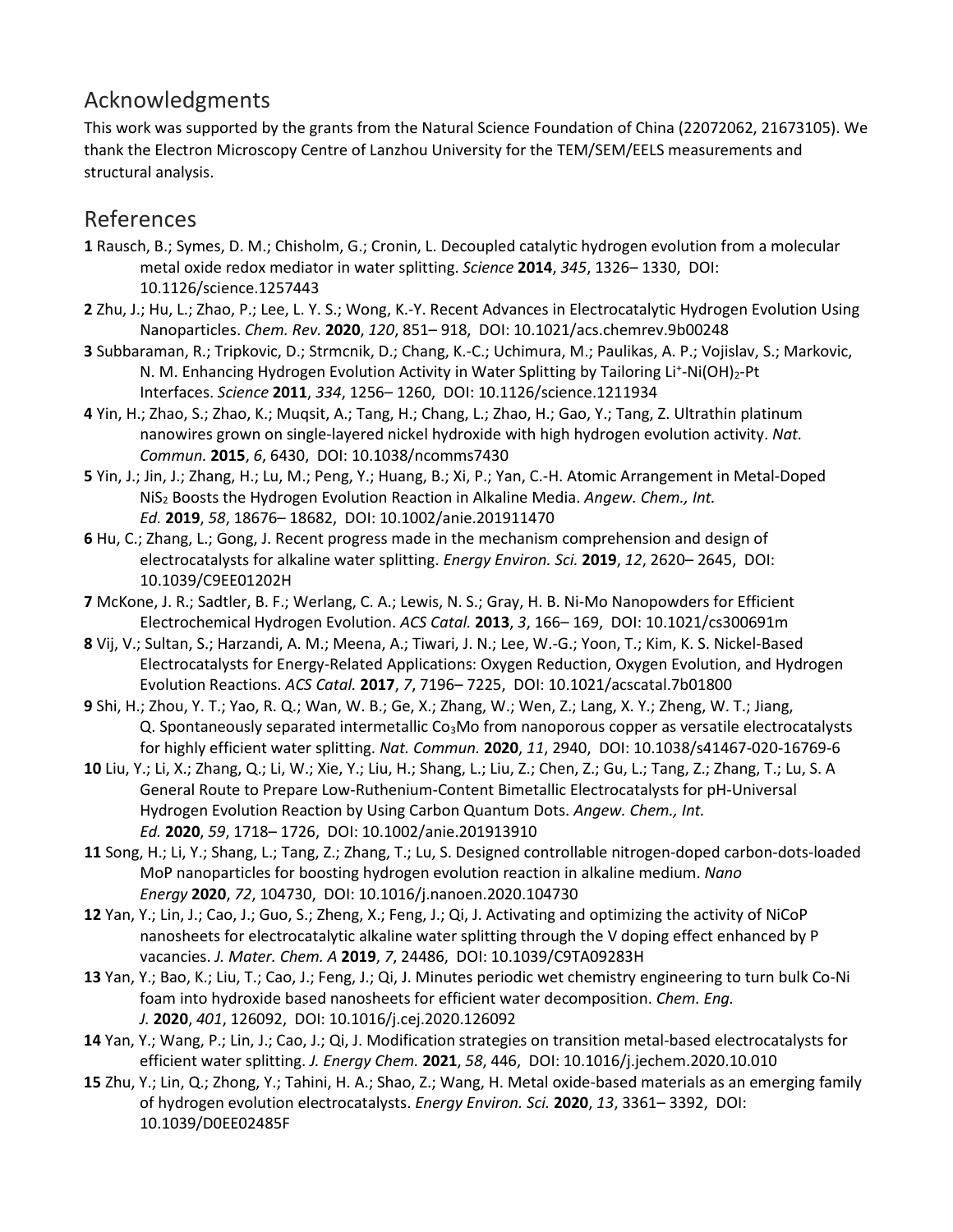- **16** Yang, L.; Zhou, H.; Qin, X.; Guo, X.; Cui, G.; Asiri, A. M.; Sun, X. Cathodic electrochemical activation of Co3O4 nanoarrays: a smart strategy to significantly boost the hydrogen evolution activity. *Chem. Commun.* **2018**, *54*, 2150– 2153, DOI: 10.1039/C7CC09416G
- **17** Cui, M.; Ding, X.; Huang, X.; Shen, Z.; Lee, T.-L.; Oropeza, F. E.; Hofmann, J. P.; Hensen, E. J. M.; Zhang, K. H. L. Ni $3+$ -Induced Hole States Enhance the Oxygen Evolution Reaction Activity of Ni<sub>x</sub>Co<sub>3</sub>-
- xO4 Electrocatalysts. *Chem. Mater.* **2019**, *31*, 7618– 7625, DOI: 10.1021/acs.chemmater.9b02453 **18** Liu, Z.; Wang, G.; Zhu, X.; Wang, Y.; Zou, Y.; Zang, S.; Wang, S. Optimal Geometrical Configuration of Cobalt Cations in Spinel Oxides to Promote Oxygen Evolution Reaction. *Angew. Chem., Int. Ed.* **2020**, *59*, 4736– 4742, DOI: 10.1002/anie.201914245
- 19 Zhu, Y. P.; Ma, T. Y.; Jaroniec, M.; Qiao, S. Z. Self-Templating Synthesis of Hollow Co<sub>3</sub>O<sub>4</sub> Microtube Arrays for Highly Efficient Water Electrolysis. *Angew. Chem., Int. Ed.* **2017**, *56*, 1324– 1328, DOI: 10.1002/anie.201610413
- 20 Zhang, H.; Zhang, J.; Li, Y.; Jiang, H.; Jiang, H.; Li, C. Continuous oxygen vacancy engineering of the Co<sub>3</sub>O<sub>4</sub> layer for an enhanced alkaline electrocatalytic hydrogen evolution reaction. *J. Mater. Chem. A* **2019**, *7*, 13506– 13510, DOI: 10.1039/C9TA03652K
- 21 Muthurasu, A.; Maruthapandian, V.; Kim, H. Y. Metal-organic framework derived Co<sub>3</sub>O<sub>4</sub>/MoS<sub>2</sub> heterostructure for efficient bifunctional electrocatalysts for oxygen evolution reaction and hydrogen evolution reaction. *Appl. Catal., B* **2019**, *248*, 202– 210, DOI: 10.1016/j.apcatb.2019.02.014
- **22** Liu, X.; Xi, W.; Li, C.; Li, X.; Shi, J.; Shen, Y.; He, J.; Zhang, L.; Xie, L.; Sun, X.; Wang, P.; Luo, J.; Liu, L.-M.; Ding, Y. Nanoporous Zn-doped Co<sub>3</sub>O<sub>4</sub> sheets with single-unit-cell-wide lateral surfaces for efficient oxygen evolution and water splitting. *Nano Energy* **2018**, *44*, 371– 377, DOI: 10.1016/j.nanoen.2017.12.016
- **23** Liu, Y.; Liang, X.; Gu, L.; Zhang, Y.; Li, G.-D.; Zou, X.; Chen, J.-S. Corrosion engineering towards efficient oxygen evolution electrodes with stable catalytic activity for over 6000 h. *Nat. Commun.* **2018**, *9*, 2609, DOI: 10.1038/s41467-018-05019-5
- **24** Zhang, B.; Qin, H.; Diao, L.; Zhao, N.; Shi, C.; Liu, E.; He, C. Strongly coupled hollow-oxide/phosphide hybrid coated with nitrogen-doped carbon as highly efficient electrocatalysts in alkaline for hydrogen evolution reaction. *J. Catal.* **2019**, *377*, 582– 588, DOI: 10.1016/j.jcat.2019.08.007
- **25** Shang, X.; Dong, B.; Chai, Y.-M.; Liu, C.-G. In-situ electrochemical activation designed hybrid electrocatalysts for water electrolysis. *Sci. Bull.* **2018**, *63*, 853– 876, DOI: 10.1016/j.scib.2018.05.014
- **26** Zhai, L.; Benedict Lo, T. W.; Xu, Z.-L.; Potter, J.; Mo, J.; Guo, X.; Tang, C. C.; Edman Tsang, S. C.; Lau, S. P. In Situ Phase Transformation on Nickel-Based Selenides for Enhanced Hydrogen Evolution Reaction in Alkaline Medium. *ACS Energy Lett.* **2020**, *5*, 2483– 2491, DOI: 10.1021/acsenergylett.0c01385
- **27** Hu, C.; Ma, Q.; Hung, S.-F.; Chen, Z.-N.; Ou, D.; Ren, B.; Chen, H. M.; Fu, G.; Zheng, N. In Situ Electrochemical Production of Ultrathin Nickel Nanosheets for Hydrogen Evolution Electrocatalysis. *Chem.* **2017**, *3*, 122– 133, DOI: 10.1016/j.chempr.2017.05.011
- **28** Zou, X.; Wu, Y.; Liu, Y.; Liu, D.; Li, W.; Gu, L.; Liu, H.; Wang, P.; Sun, L.; Zhang, Y. In Situ Generation of Bifunctional, Efficient Fe-Based Catalysts from Mackinawite Iron Sulfide for Water Splitting. *Chem.* **2018**, *4*, 1139– 1152, DOI: 10.1016/j.chempr.2018.02.023
- **29** Wang, D.; Li, Q.; Han, C.; Lu, Q.; Xing, Z.; Yang, X. Atomic and electronic modulation of self-supported nickelvanadium layered double hydroxide to accelerate water splitting kinetics. *Nat. Commun.* **2019**, *10*, 3899, DOI: 10.1038/s41467-019-11765-x
- **30** Zhao, Y.; Jia, X.; Chen, G.; Shang, L.; Waterhouse, G. I.N.; Wu, L.-Z.; Tung, C.-H.; O'Hare, D.; Zhang, T. Ultrafine NiO Nanosheets Stabilized by TiO<sub>2</sub> from Monolayer NiTi-LDH Precursors: An Active Water Oxidation Electrocatalyst. *J. Am. Chem. Soc.* **2016**, *138*, 6517– 6524, DOI: 10.1021/jacs.6b01606
- **31** Su, D.; Ford, M.; Wang, G. Mesoporous NiO crystals with dominantly exposed {110} reactive facets for ultrafast lithium storage. *Sci. Rep.* **2012**, *2*, 924, DOI: 10.1038/srep00924
- **32** Khassin, A. A.; Yurieva, T. M.; Kaichev, V. V.; Bukhtiyarov, V. I.; Budneva, A. A.; Paukshtis, E. A.; Parmon, V. N. Metal-support interactions in cobalt-aluminum co-precipitated catalysts: XPS and CO adsorption studies. *J. Mol. Catal. A: Chem.* **2001**, *175*, 189– 204, DOI: 10.1016/S1381-1169(01)00216-3